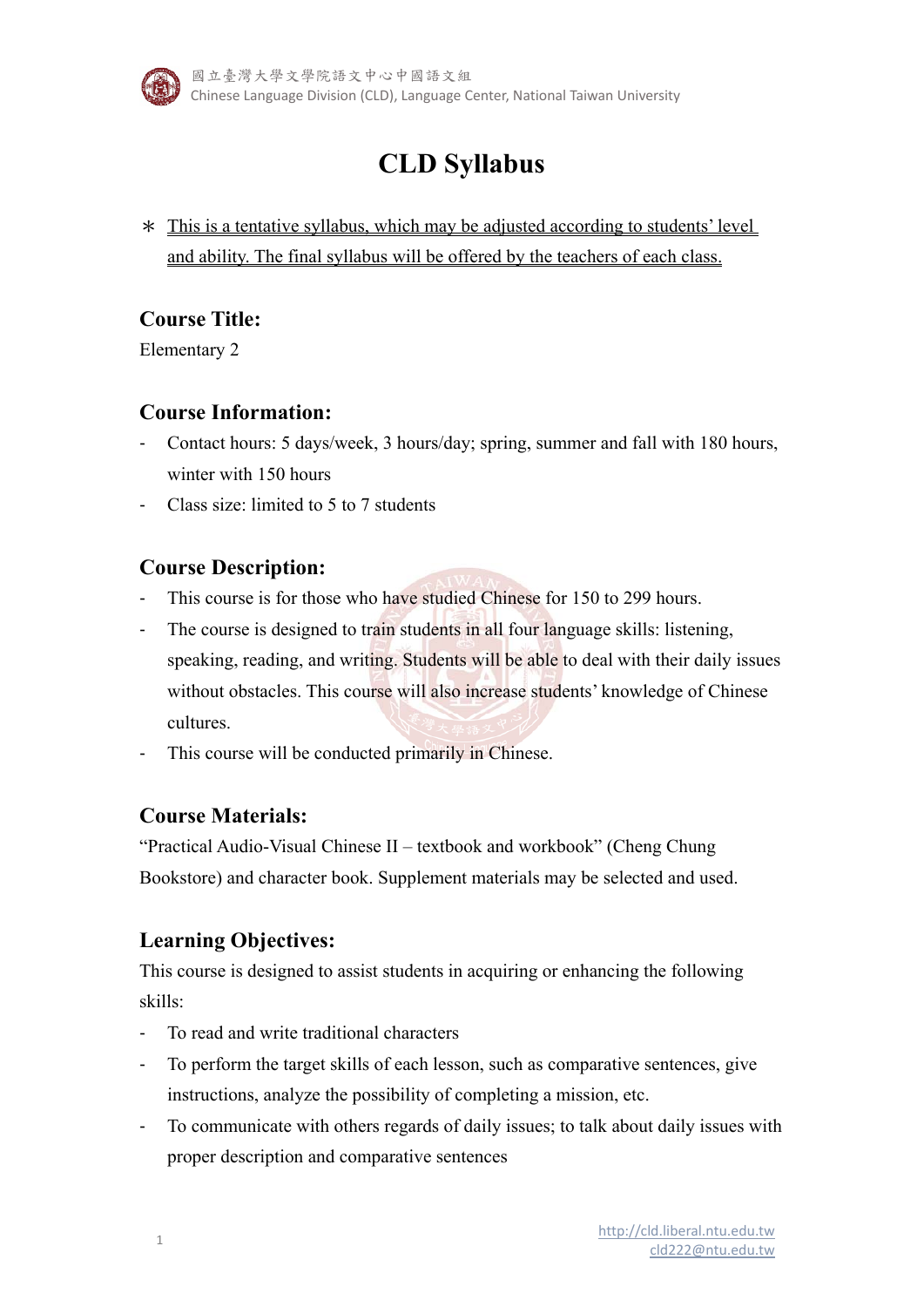

To speak with complete sentences and response to people's questions timely

## **Evaluation:**

- Attendance and Class Participation: 20%
	- $\triangleright$  If students are 20-minute late or leave the class 20 minutes earlier than scheduled, they are considered absent for 1 hour.
- Homework/Written Assignment: 20%
	- $\triangleright$  Homework should be submitted on time. Late submission will result in deduction or 0-score on the homework grade.
- Quizzes: 20%
	- Quizzes include dictations and exams for each lesson/chapter.
- Midterm Exam: 20%
	- $\triangleright$  Midterm exam includes listening test and oral test.
- Final Exam: 20%
	- $\triangleright$  Final exam includes listening test and oral test.
- \* The evaluation standards may be adjusted.

## **Class Regulation:**

- Students are expected to spend more than 2 hours on previewing, reviewing and doing homework to catch up class and improve learning efficiency
- Students are expected to local cultures and follow both CLD and instructor's regulations. Students are expected to treat their fellow students, teachers and CLD staff respectfully.
- Students should email their teachers in advance if they need to ask for absence.
- During the class:
	- $\triangleright$  Attend the class on time. Don't be late, and don't leave the class earlier than scheduled. If students are 20-minute late or leave the class 20 minutes earlier than scheduled, they are considered absent for 1 hour.
	- $\triangleright$  No smoking, wine-drinking, and eating
	- $\triangleright$  No cellphone and digital device unless it is required for class
	- $\triangleright$  Speak Chinese only
	- $\triangleright$  Keep focused in class, no chats in class
	- $\triangleright$  Bring your textbook and workbook
	- $\triangleright$  Submit homework on time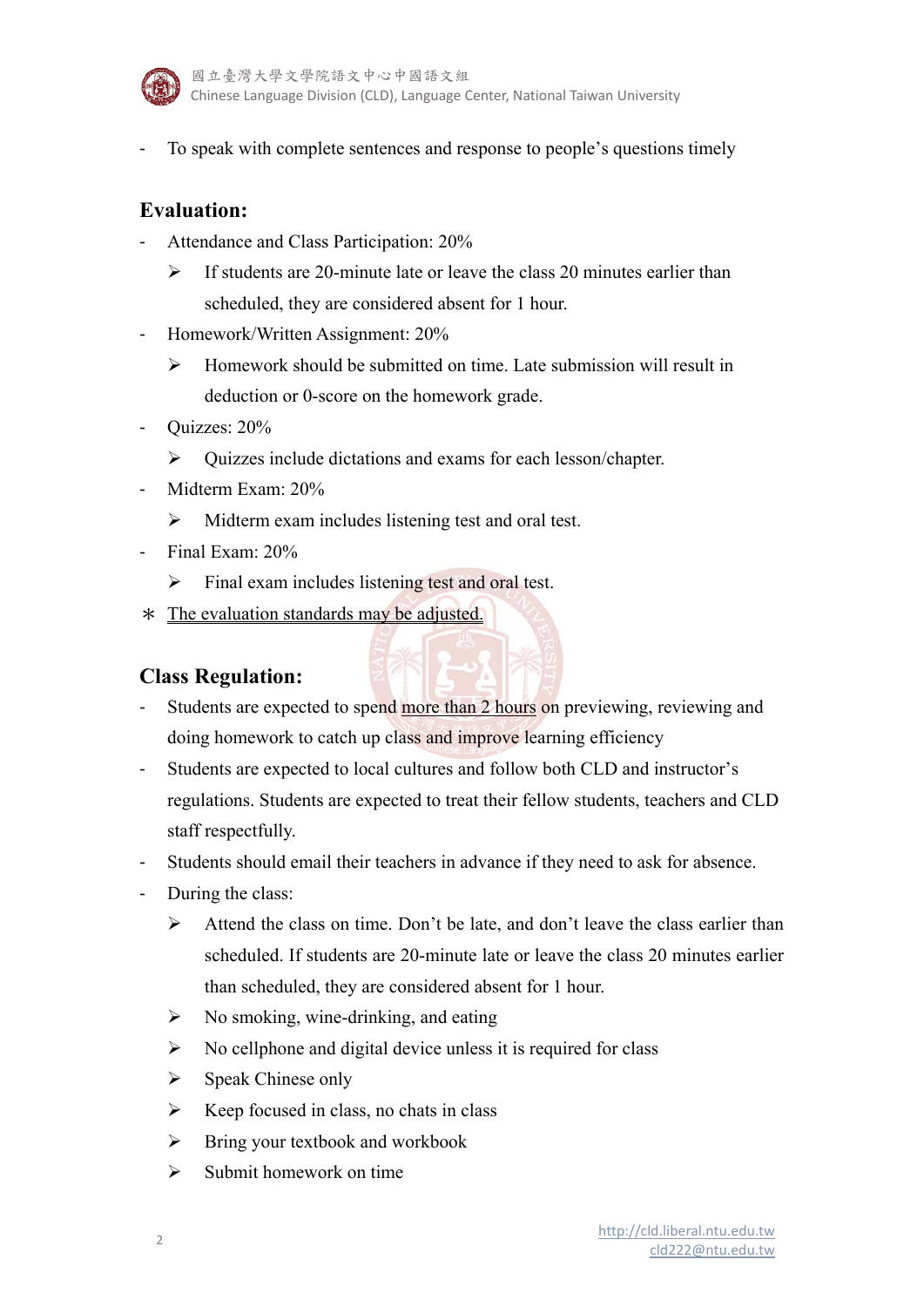

- Respect classmates and teachers. The teacher has rights to interrupt a student's speech if he/she digresses or a dispute occurs between students or between students and the teacher.
- No discriminations on religion, nationality, race, sex, gender, etc. Any speeches and acts of discrimination will be stopped immediately and the student who makes improper speech/acts may be asked to leave the class if needed.
- \* The regulations may be adjusted.

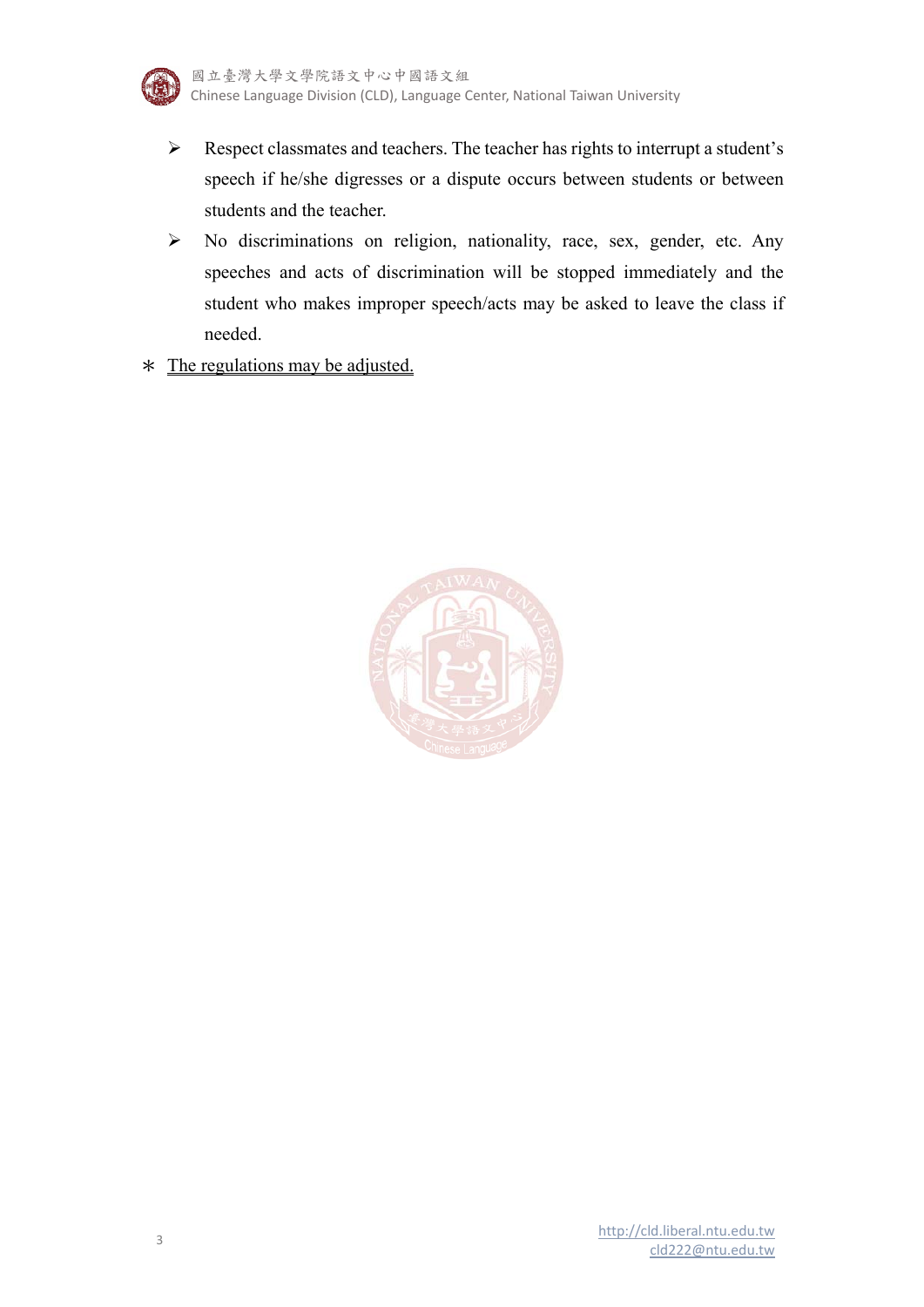

國立臺灣大學文學院語文中心中國語文組 Chinese Language Division (CLD), Language Center, National Taiwan University

## **CLD** 課程大綱

\* 實際課程進度與相關要求可能視學生程度與能力而異動,課程大綱以開課後 各班教師提供的版本為主。

### 課程名稱:

初級華語課程二

### 課程資訊:

- 上課時間:每週 5 天,每天 3 節課。春、夏、秋季各 180 小時,冬季為 150 小時。
- 班級人數:5~7 人

### 課程概述:

- 本課程適合學習過華語總時數至少 150 小時、未達 300 小時華語時數者。
- 本課程使學生能兼顧聽、說、讀、寫四方面的語言能力,使學生生活不因語 言不通而有障礙,並期望學生能透過課程進一步了解華語及臺灣文化。
- 為營造沈浸式教學環境,本課程上課以中文為主。

#### 使用教材:

《實用視聽華語二》(正中書局)課本、作業本與習字本。教師亦將視情況補充 自編教材。

### 課程目標:

學生在學完本課程後,能習得以下語言能力:

- 學會寫正體字、認讀正體字。
- 能習得每課目標,如比較句、說明指示、表達完成事務的可能性等。
- 能與他人針對例行性任務做出簡單溝通;學會描述與比較句,並能活用以與 他人談論日常生活常見主題。
- 與他人溝通時能成句表達,並及時回應他人詢問。

### 評量方式:

出席及平時表現成績(Attendance and Class Participation): 20%